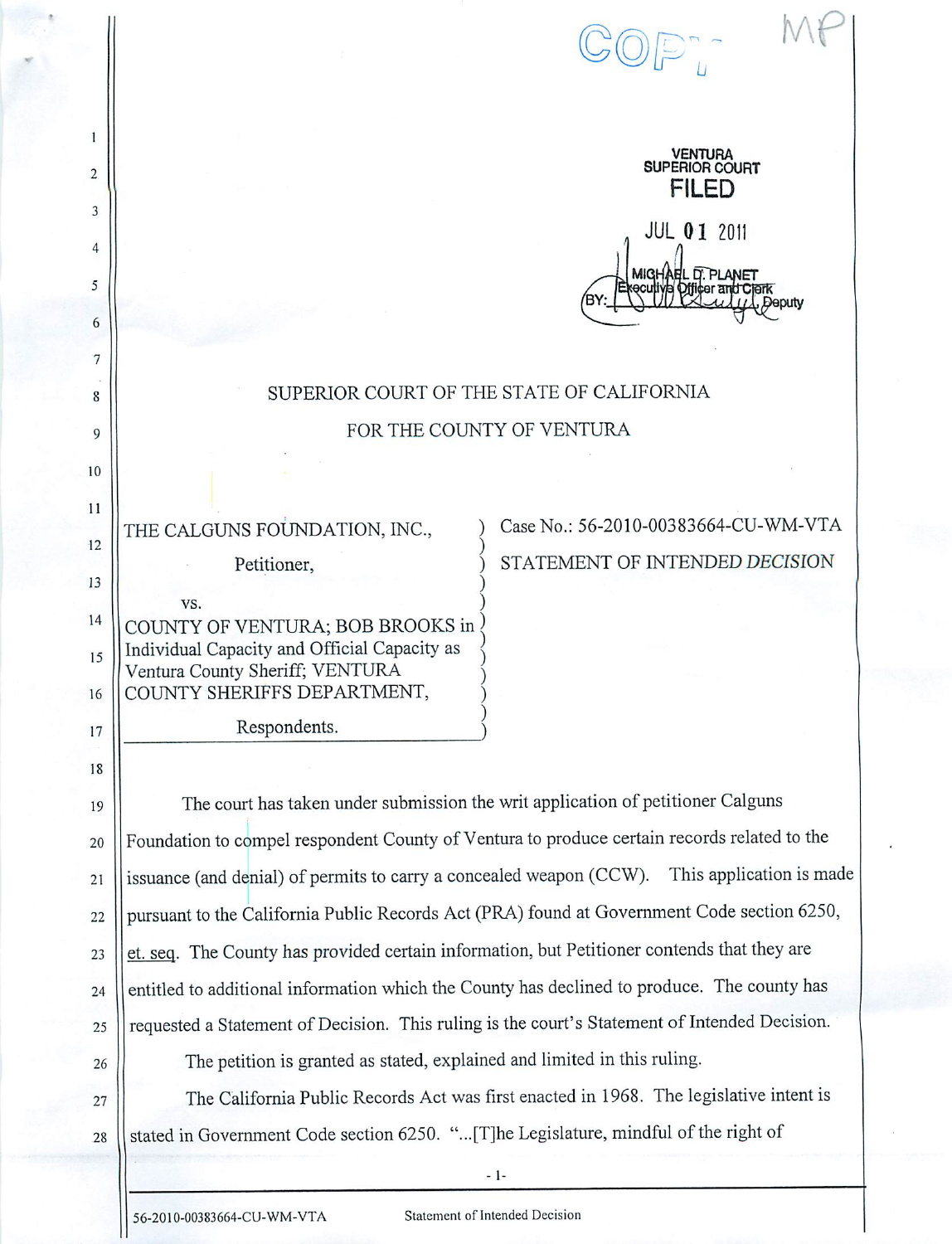1 2 3 4 5 6 7 8 9 10 individuals to privacy, finds and declares that access to information concerning the conduct of the people's business is a fundamental and necessary right of every person in this state." Right away, the statute confronts the potential tension between an individual's right to privacy and the right of access to information regarding howGovernment conducts its business. Having recognized these two competing interests, the Public Records Act lists certain areas of exception including areas of exception relating to the judiciary and sworn peace officers. Areas of exception, however, are narrowly construed, and although the press is frequently the party seeking access to records, it can be someone with no more than an idle curiosity. See California State University v. Superior Court, 90 Cal.App.4th, and Marylander v. Superior Court, 81 Cal.App.4th 1119.

11 12 13 14 15 16 17 There are numerous cases since 1968 which address the conflict between privacy and disclosure as recognized in Government Code section 6250. Privacy and disclosure are both fundamental rights, and frequently they conflict, requiring courts to engage in a balancing exercise to see which right is more compelling in any given case. Hill v. NCAA, 7 Cal.4th 1, gives the following three elements for a court to consider in evaluating a privacy claim: (1) the legally protected privacy interest, (2) the expectation of privacy, and (3) the extent of the invasion of the privacy interest.

18 19 20 21 22 23 24 25 26 In this case, Petitioner has requested certain records relating to the issuance of, and the refusal to issue, a permit to carry a concealed weapon. Petitioner is a non-profit organization whose purpose is to insure that the Second Amendment rights of citizens to own and carry firearms is properly protected. In this case, they are interested to know if the County is acting in an even handed manner in evaluating applications it receives for a permit to carry a concealed weapon. The subject of owning and carrying firearms is often hotly contested by members of the public, and the court is not intending to engage in that debate in this case. Petitioner's interest is a legitimate one. It's reason for obtaining the information it has requested is neither specious nor overbroad.

27 28 The County has provided a data matrix containing the total number of approved applications, the number of denied applications, and the number of revoked applications. It has

 $-2-$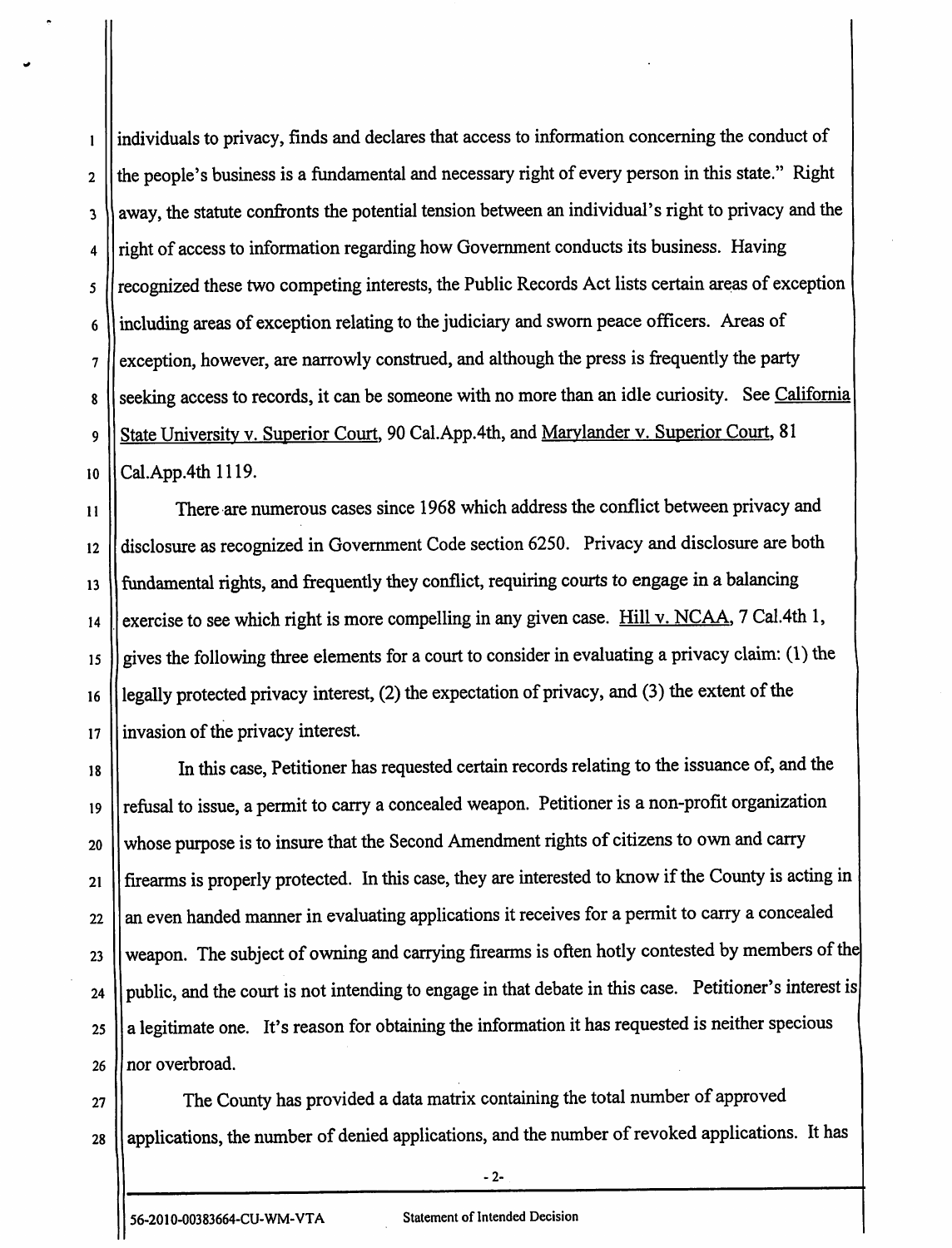also provided a list of the names, ZIP codes and occupations of persons issued and denied a CCW permit for the period in question, 01/01/2007 - 07/15/2010. Petitioner is agreeable to a redaction of social security numbers, drivers license numbers and birthdates, but is still insistent on the production of pages 11 and 13 of the standard Department of Justice application form.

This case is strikingly similar to  $CBS$  v. Block, 42 Cal.3d 646, where a similar request for CCW permits was made under the PRA to the County of Los Angeles. The volume of records at issue there was 35 pages, a number substantially smaller than is at issue here. That difference may make the mechanics of compliance more difficult, but it does not change the legal principles which were discussed at length as part of the 5-2 majority opinion.

Initially, the Block court confirmed that the issue which was presented was legitimate. That is, the public was not in a position to judge whether the responsible county officer was properly exercising his discretion in issuing concealed weapons permits without being able to review the reasons why the carry permit was sought, and why it was granted or denied.

14 15 16 17 18 19 In Block, the County had declined to release the information to CBS based on the contention that release of the information would present a safety hazard to persons possessing the permits. The court thought this was "conjectural" at best. In the case here, the County offers a similar objection. The declaration of Sgt. James Bullington raises the same objections. The court agrees that the threat of danger to the permit holder is certainly possible, but it is also conjectural, and not a valid reason towithhold the requested information.

20 21 22 23 24 25 26 27 28 There is no question that there is a collision between the "...fundamental..." right of the public to know how concealed weapons permits are evaluated, and the privacy concerns of the individuals applying for those permits. In applying the Hill factors, this court concludes that there is a low expectation of privacy in persons applying for these permits, and additionally a low invasion of privacy when appropriate redactions are instituted. The application form itself contains a warning that "...all..." of the information being provided may be subject to public disclosure. That, however, does not mandate that all information be disclosed, if for no other reason than Petitioner does not need all that information. Beyond that, there are legitimate privacy interests which can be protected by suitable redactions. As stated in Block, because

*-3-*

1

2

3

4

5

6

7

8

9

10

II

12

13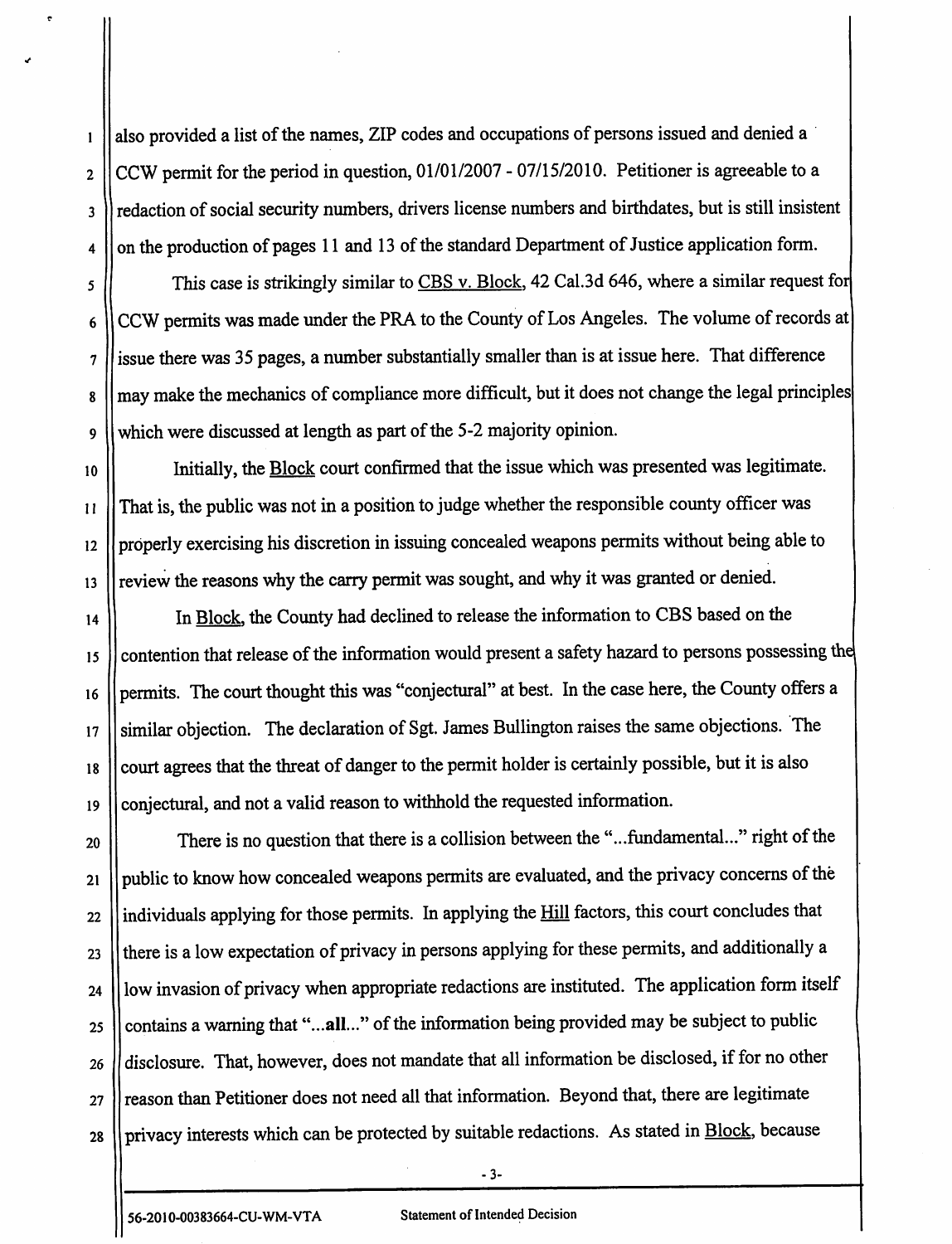some information may be private and sensitive does not justify withholding the entire document when redaction can keep sensitive information private.

3 4 5 6 7 8 9 10 11 The County argues that reviewing all of the involved documents to redact private information would be financially oppressive, and states that it would involve an estimated 222 hours [n.b. just under 30 eight hour work days, a seemingly generous estimate] of the time of a sworn deputy at the overtime rate of \$68.00/hour. The court suggested using a lower compensated clerical or administrative person. This was not favorably received by counsel for the County. The court is not going to order who does the redactions. That decision is internal to the County. This, however, is not a fishing expedition. It is a focused request directed toward specific documents for a finite period of time. How the County accomplishes what it is obligated to do is the County's problem to solve.

12 13 The writ petition is granted. Respondent County of Ventura is ordered to produce within 45 days of the date of this ruling the following:

14 15 16 a. Pages 11 and 13 of each application for a CCW submitted to Respondents for the period January 1, 2007 - July 15, 2010 as well as any additional pages submitted by an applicant to complete those pages;

17 18 b. A copy of all carry licenses, license amendments and/or denial letters issued to applicants for a CCW for the same period;

Respondents are further ordered to delete from any records produced the following:

20 21 a. The home address and home telephone number of peace officers and judicial officers including commissioners and magistrates;

24 b. The home and business address, home and business telephone number, name of any business, social security number, physical description, times and places as may appear on page 13, and specific weapon authorized.

25 26 c. The applicant's medical or psychological history or that of members of his family and/or household;

27 28

19

22

23

1

 $\epsilon$ 

2

d. Information related to when the applicant is potentially vulnerable to attack. Petitioner is the prevailing party and is entitled to its statutory costs of suit pursuant to a

*-4-*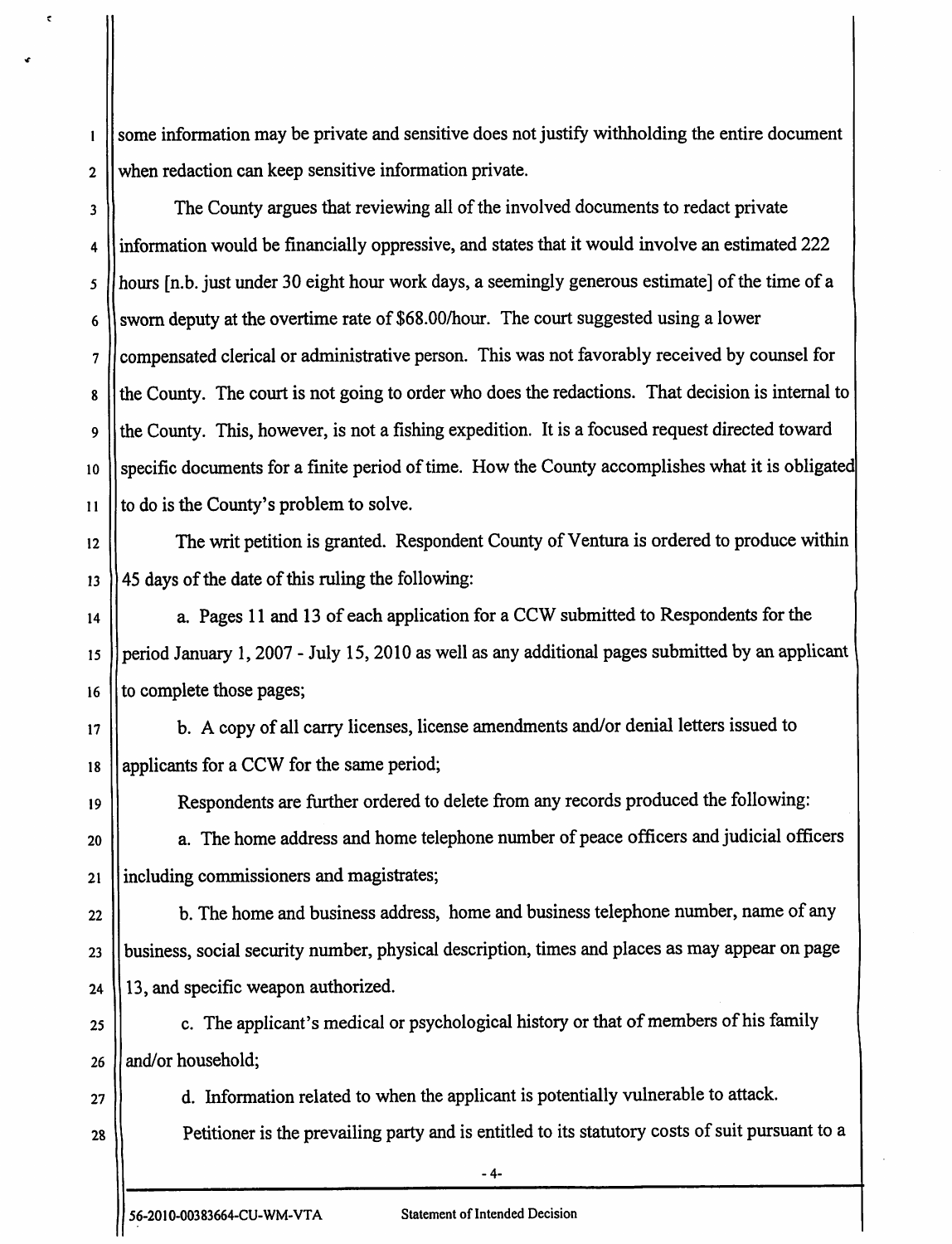|  | $\vert$ cost bill. |  |
|--|--------------------|--|
|--|--------------------|--|

Petitioner is entitled by statute to its reasonable attorneys fees. These will be determined by noticed motion.

Counsel for Petitioner is directed to prepare and submit a form of Order and Judgment consistent with this ruling.

This Statement of Intended Decision will become the court's Statement of Decision unless objections are received within the statutory period. Any party filing objections is directed to concurrently submit proposed findings on any issue to which an objection is filed.

Clerk to give notice.

July 1,2011

Henry J. Walsh

Judge of the Superior Court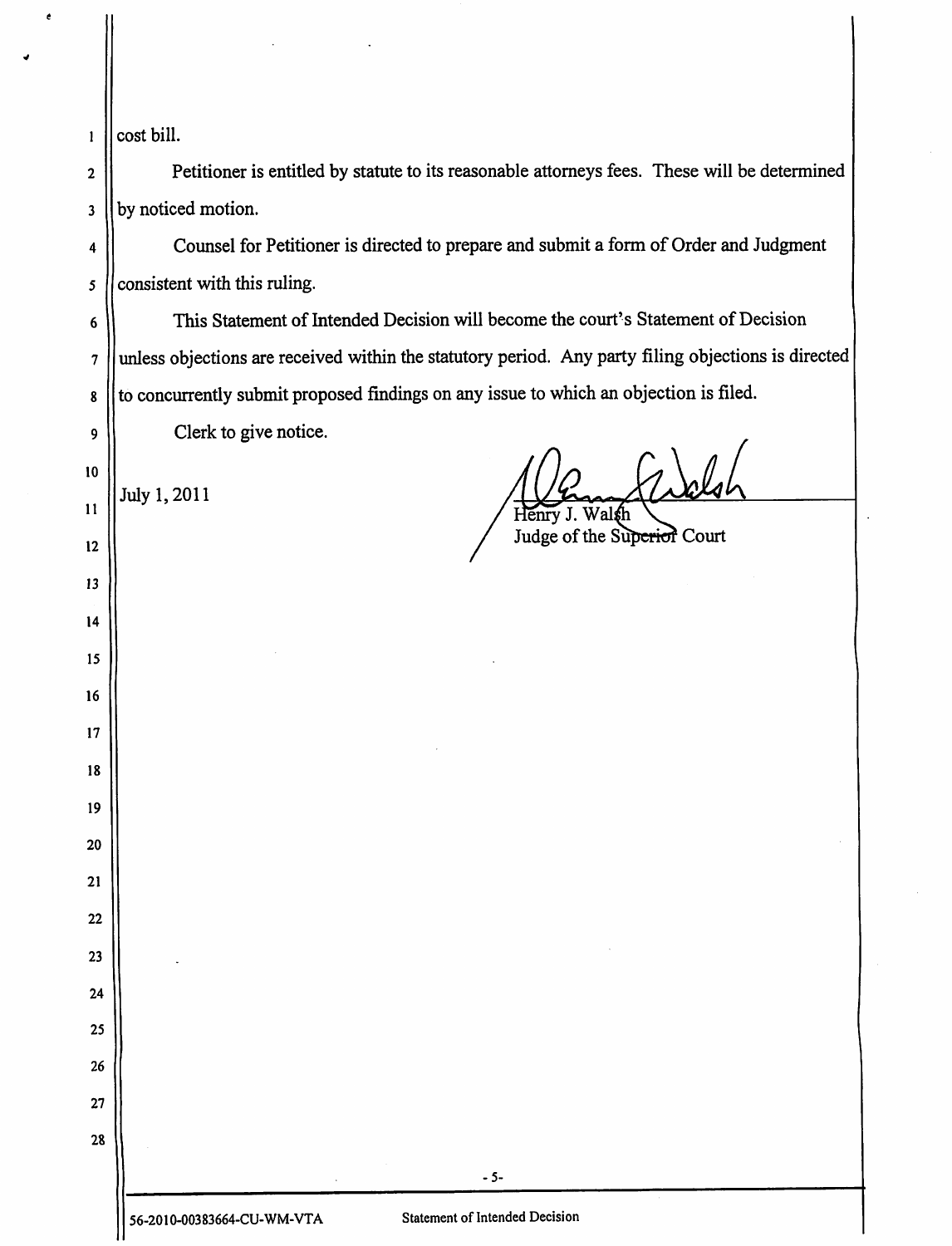|                | PROOF OF SERVICE                                                                                                                                         |  |
|----------------|----------------------------------------------------------------------------------------------------------------------------------------------------------|--|
| $\overline{2}$ | CCP § 1013                                                                                                                                               |  |
|                |                                                                                                                                                          |  |
| 3              |                                                                                                                                                          |  |
| 4              | STATE OF CALIFORNIA<br>SS.                                                                                                                               |  |
| 5              | COUNTY OF VENTURA                                                                                                                                        |  |
|                |                                                                                                                                                          |  |
| 6              | Case Number: 56-2010-00383664-CU-WM-VTA                                                                                                                  |  |
| $\overline{7}$ | Case Title: Calguns Foundation, Inc. v. County of Ventura, et al.                                                                                        |  |
| 8              | I am employed in the County of Ventura, State of California. I am over the age of 18 years and                                                           |  |
|                | not a party to the above-entitled action. My business address is 800 S. Victoria Avenue,                                                                 |  |
| 9              | Ventura, CA 93009. On the date set forth below, I served the within:                                                                                     |  |
| $10$           | STATEMENT OF INTENDED DECISION                                                                                                                           |  |
| 11             | On the following named party(ies)                                                                                                                        |  |
| 12             |                                                                                                                                                          |  |
|                | <b>Leroy Smith</b><br><b>Jason Davis</b>                                                                                                                 |  |
| 13             | <b>County Counsel</b><br>27281 Las Ramblas, Suite 200<br>800 South Victoria Avenue, L/C 1830                                                             |  |
| 14             | Mission Viejo, Ca 92691<br>Ventura, Ca 93009                                                                                                             |  |
| 15             |                                                                                                                                                          |  |
|                | BY PERSONAL SERVICE: I caused a copy of said document(s) to be hand delivered                                                                            |  |
| 16             | a.m./p.m.<br>to the interested party at the address set forth above on ___________<br>at                                                                 |  |
| 17             | BY MAIL: I caused such envelope to be deposited in the mail at Ventura, California. I<br>$\mathbf{x}$                                                    |  |
| 18             | am readily familiar with the court's practice for collection and processing of mail. It is deposited                                                     |  |
|                | with the U.S. Postal Service on the dated listed below.                                                                                                  |  |
| 19             | 四月 四<br>BY FACSIMILE: I caused said documents to be sent via facsimile to the interested<br>and                                                          |  |
| 20             |                                                                                                                                                          |  |
| 21             | 662-6712.                                                                                                                                                |  |
|                |                                                                                                                                                          |  |
| 22             | I declare under penalty of perjury that the foregoing is true and correct and that this document is<br>executed on July 1, 2011, at Ventura, California. |  |
| 23             |                                                                                                                                                          |  |
| 24             | MICHAEL D. PLANET, Superior Court                                                                                                                        |  |
|                | Executive Officer and Clerk                                                                                                                              |  |
| 25             |                                                                                                                                                          |  |
| 26             | By:                                                                                                                                                      |  |
| 27             | H. McIntyre, Judicial Secretary                                                                                                                          |  |
|                |                                                                                                                                                          |  |
| 28             |                                                                                                                                                          |  |
|                |                                                                                                                                                          |  |